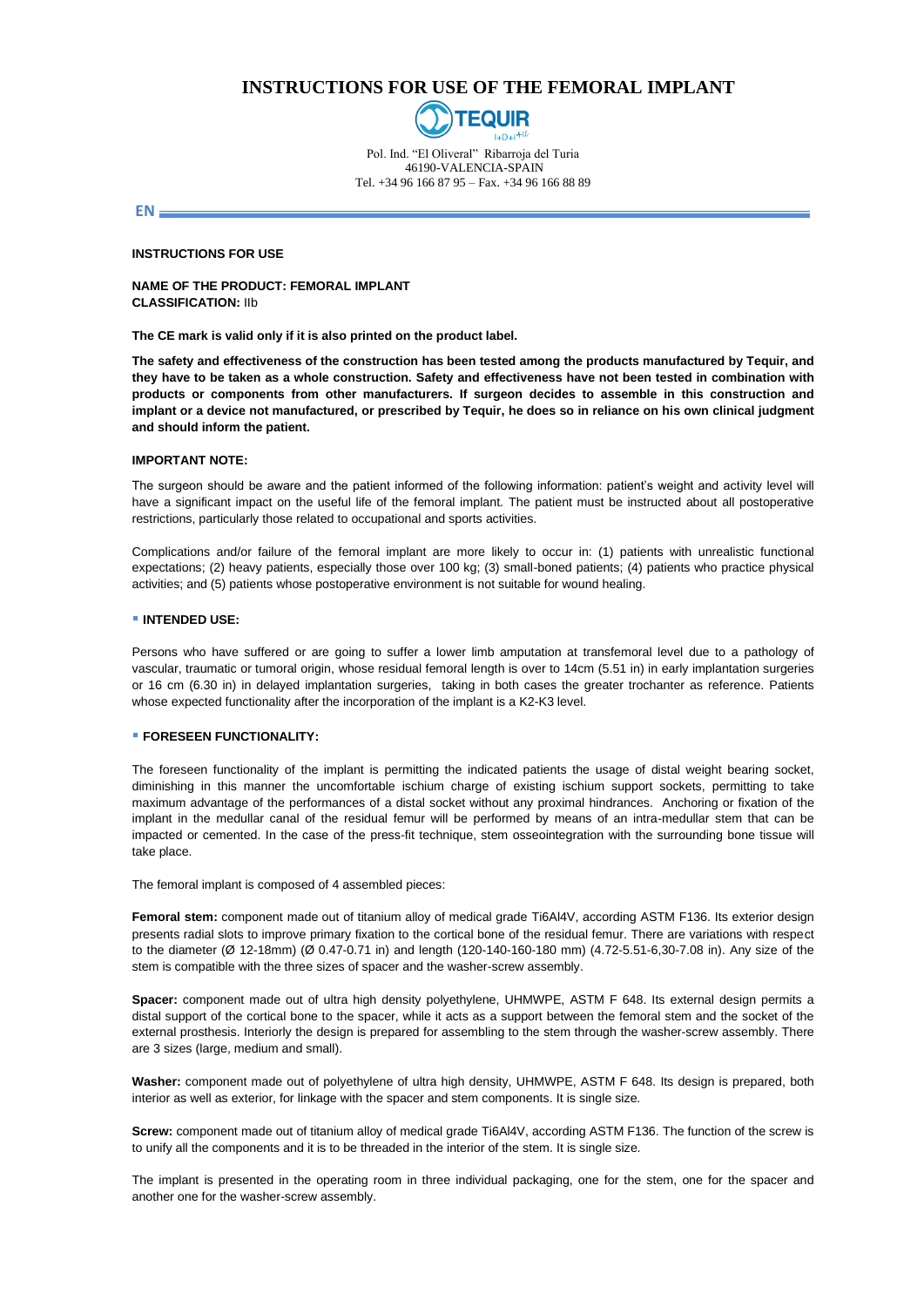The union of the implant to the bone can be achieved by two modalities described in the surgical technique of the implant, either **impacted** or **cemented**, through the use of surgical cement. It is recommended to follow strictly a third generation cementing technique. This must be pressurized using an intramedullary plug of appropriate size and configuration to the medullary canal, as well as using a distal centralizer. Should be performed an exhaustive washing of the medullary canal, preferably using a pulsatile washing and drying of the canal prior to the introduction of the cement.

The implant has a specific instrument set associated that facilitates its introduction and is comprised of a depth gauge, diameter testers, burrs for creating the right bedding to the implant a prosthesis mounting fixture, an Allen type key and blockage fixture, impacter and extractor. It also has trial spacers.

# ▪ **ATTENTION:**

The sizes of the stem and spacer components should be correctly selected according the anatomical characteristics of the patient. It is important to perform a preoperative planning based on radiography of the residual extremity or the extremity that will be amputated in order to preselect the most adequate stem diameter and verify the bone quality of the patient in order to anticipate possible complications during the surgical technique.

It is important to review the surgical technique on behalf of the surgeon who is going to perform the intervention, as well as the involvement of the affected services in the treatment of the amputated patient.

It is important, for the functional success of the implant that the clinical rehabilitator performs the follow up of the patient, according the indications included in the rehabilitation guide.

# ▪ **INFORMATION FOR USE:**

Upon opening the packaging of the product for its use, verify that the sterility dot-sticker shows a red color, (gamma ray sterilization) and that the product's shelf life hasn't expired. Inform your supplier of any incidence regarding this.

Once the adequate sizes are selected, the distinct components of the implant are assembled on the surgical table prior to its implantation, using a mounting support designed for that purpose. It is important that the operating room personnel review the surgical technique associated with the implant (TQGUI300000) prior to the commencement.

For implant assembly, the stem and the spacer must be connected. Cover the distal hole of the spacer with the plug and assure it to the stem with a screw.

The implant has to be used only by surgeons, experts in the surgical technique. Must bear in mind the considerations of the multidisciplinary team with respect to the final length of the residual stump, soft tissue remodeling and appropriate spacer size.

For implantation, please use the specific instrument set provided by the manufacturer.

#### ▪ **PRE-SURGICAL WARNINGS:**

Perform pre-surgical planning based on AP radiological imaging of the inferior limb of the patient, with canal diameter and available femur length data.

Foresee the availability of skin and necessary soft tissue for stump closure around the spacer.

Dispose in the Operating Room of the necessary equipment in case you need to proceed with the cemented technique or the press-fit technique isn't clear during the planning. Its recommended to dispose in the operating room, during the surgery, of the usual tools to solve the problems that may arise during the procedure, for example: bone fissures or lack of bone stock quality.

Carefully read the implants associated surgical technique, TQGUI300000.

### ▪ **INTRAOPERATIVE WARNINGS:**

To achieve good results, it is necessary, on behalf of the surgeon, a careful attention and dominion of the surgical technique. Inadequate selection, placement, positioning and fixation of the components can result in a deficient fixation of the implant or can fracture the femur during placement.

Considerations in the surgical technique about the length of the femur, remodeling of soft tissues around the spacer, the availability of skin and surgical wound closure, influence the success of the subsequent prosthetization and therefore on the functionality of the implant, so it is necessary that the leading surgeon take into account these aspects during surgery.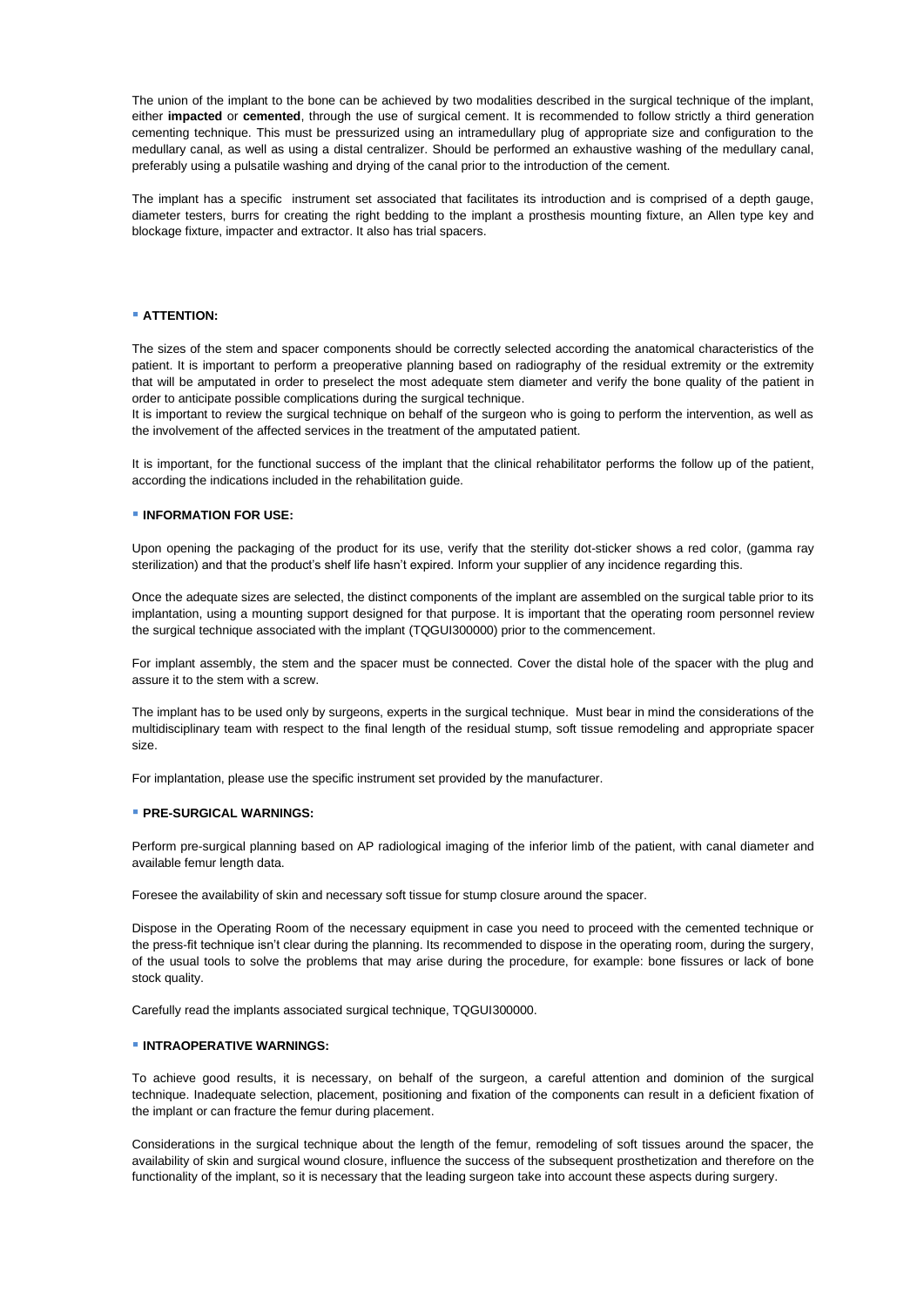The correct manipulation of the implant is forcefully essential. Before its surgical use, a visual routine inspection of each implant should be performed to verify it has no imperfections. Damages or alterations of the implants can produce abnormal loads and cause defects that can result in a focal point of failure of the implant.

Don't use in case the packaging is damaged.

During femoral canal reaming, take special care with the temperature that can be reached in the interior of the canal to avoid death of bone cells due to heat, for which it is recommended to ream the bone at lower revolutions and with abundant refrigeration.

To minimize the possibility of fractures, it's recommended to initiate the reaming with the smallest diameter burr and progressively increase the reaming diameter until the selected size is reached.

If a fissure appears during impactation of the implant, it can be solved using a surgical cerclage. Cerclage can be used before implant impactation if the bone characteristics make us expect a possible fissure.

# ▪ **POSTOPERATIVE WARNINGS:**

The surgeon who performed the operation will do a follow-up of the patient in those aspects related to the surgical act, especially the closure of the surgical wound and the processes related with possible infection and post-surgical pain.

In case a screw loosening occurs with use, it's indicated the replacement of the washer-screw assembly and not the retightening thereof.

The clinical rehabilitator must take into account the established protocol in the rehabilitation guide (PRGUI300000), especially regarding the gradual loading of the stump. Following this rehabilitation protocol is important for the correct osseointegration of the implant in the residual femur.

Correct socket adaptation and rehabilitation treatment, have a great influence in the global functionality of the implant. The forces that actuate on the interface implant-stump are an essential part of the adaptation and alignment success of the implant.

The socket should be conformed as much as possible to the spacer in its entire circumference, in the distal part of the socket, to improve control of the prosthesis, as indicated in the Prosthetics Technical Guide (GOGUI300000). In addition, improper fit between the stump and the socket might increase the risk of hygroma occurrence around the implant.

The femoral implant has not been tested for heating or migration in the MR environment unless specified otherwise in the product labelling or respective operative technique. Although not tested, research shows that similar devices are considered safe for post-op evaluation using MRI equipment.

When employing certain imaging techniques (MRI, TAC) artifacts can be produced which can affect the visibility of the implant and surrounding bone.

The implant can cause electromagnetic interference with certain rehabilitation therapy systems based on the emission of high frequency waves.

### ▪ **CONTRA-INDICATIONS**

#### **Relative:**

- Severe osteopenia (for press-fit technique)
- Previous infection of the stump
- Deformity in hip flexion greater than 30º.
- Osteoporosis.
- Residual length of the femur between 12 and 14 cm (4.72 and 5.51 in), measured from the greater trochanter.

### **Absolute:**

- Active neoplasia pathology
- Chemotherapy treatment
- Immunosuppression
- Psychiatric disorders
- Sepsis or active infection
- Residual length of the femur less than 12 cm (4.72 in) measured from the greater trochanter.
- Pregnancy
- Alcohol or drugs addiction, etc.
- Alterations of the Central Nervous System
- A none-cooperative patient with neurologic or psychiatric disorders, incapable to follow the rehabilitation instructions.
- Allergy to any of the components of the implant.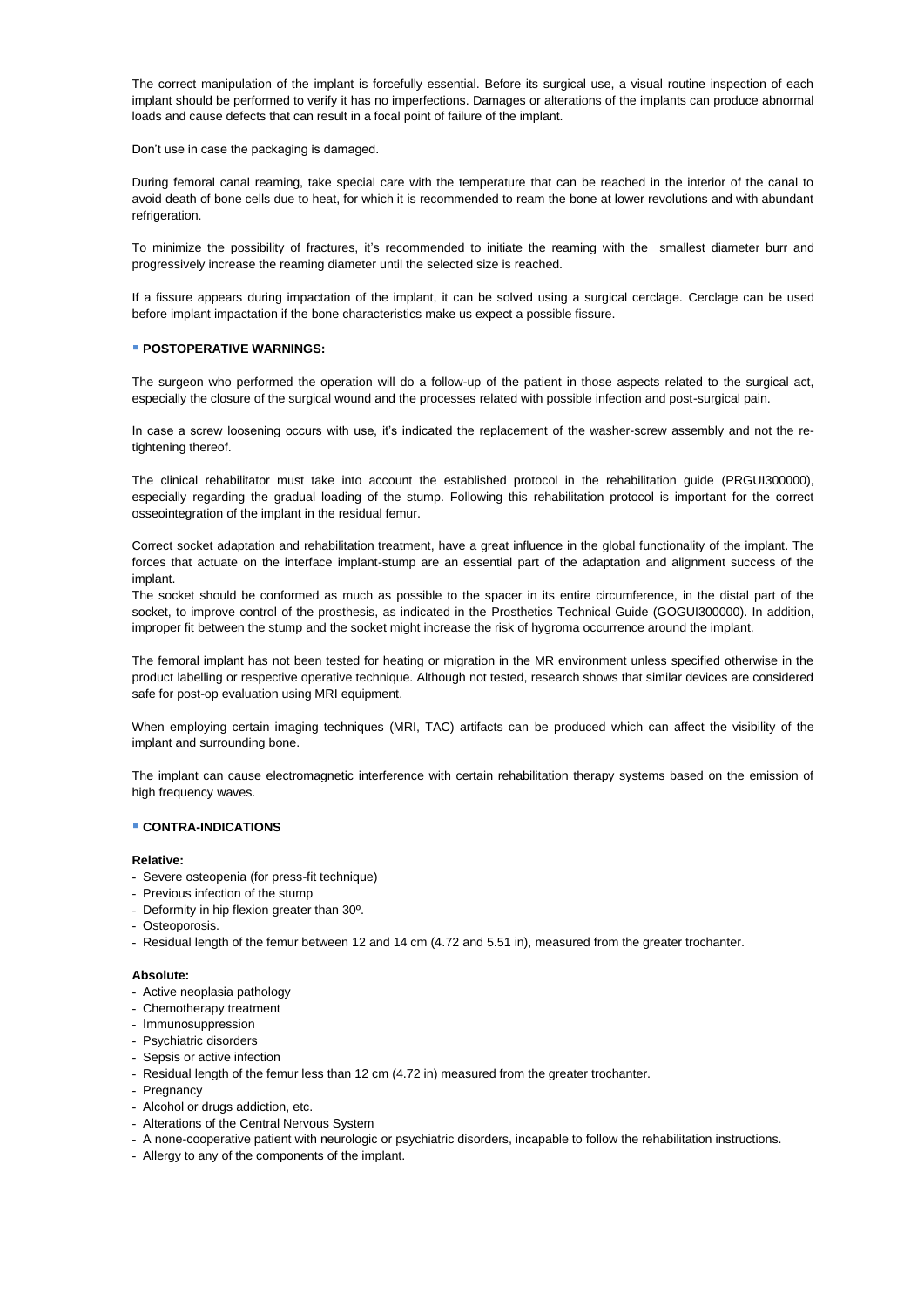### ▪ **ADVERSE EFFECTS:**

- Infection
- Phlebitis, thrombophlebitis and thromboembolic pathology
- **•** Fracture of the femur during implant placement
- Stem loosening
- Rupture of the stem
- Untightening of the washer-screw assembly
- Cutaneous complications
- Dehiscence of the wound
- Border necrosis or more ample zones of the skin
- **Hypertrophic scar**
- **Neuroma**
- Vessel lesion
- Hemorrhage
- **Hematoma**
- Fracture of the femur diaphysis
- Unspecific pain or phantom limb pain
- Shortening of the residual femur
- Distal bone resorption

# ▪ **STERILIZATION**

Product sterilized by Gamma irradiation of 25KGy.

The product is presented in a sterile packaging and in no case should be re-sterilized, because sterility of the product at the moment of placement can't be guaranteed, and could cause infection, cross contamination and implant failure.

It is a single use product. In case of re-use, sterility is not guaranteed.

Inspect the package of any sterile product for structural integrity prior to use. If the seal of either the inner or outer thermoformed cavity is broken or if the cavities are otherwise damaged, the product must be assumed to be non sterile.

### ▪ **STORAGE AND MANIPULATION:**

The packaging of the implant should stay intact until the moment of use, verifying that it has no damage: in case some deterioration is detected, the implant should be considered as none sterile and returned to the manufacturer.

In no case should the implants present damage on its surface or on its form: all deteriorated implants or implants suspicious of being damaged should be returned to the supplier.

An Implant never should be re-used when it has been previously used in a patient. The retrieval of the product once used should be done by an authorized hospital waste processing company.

▪ The usage of the implant should be done in a properly sanitized operating room.**INFORMATION:**

In case you need any additional information to this prospectus, please contact the company TEQUIR, S.L.